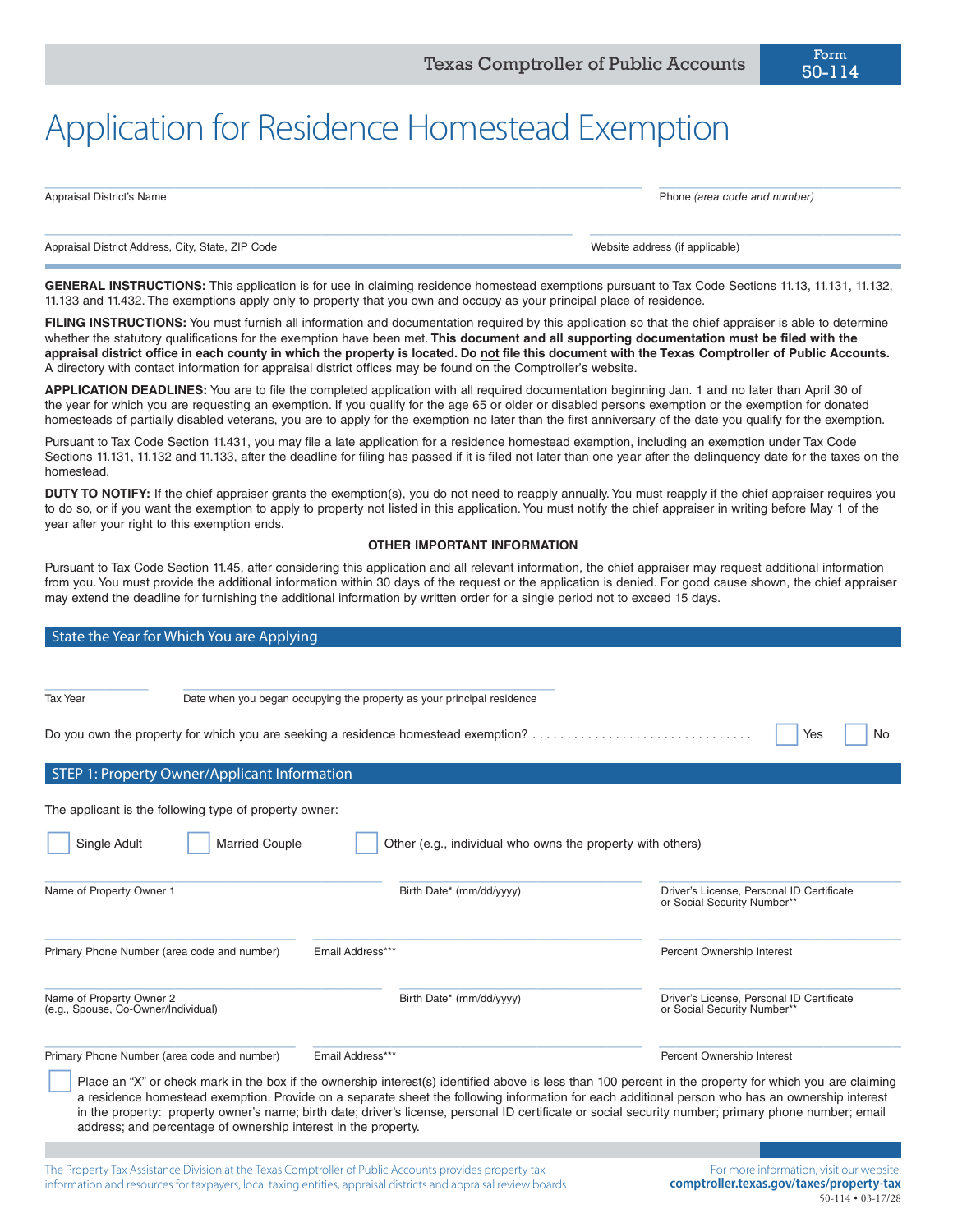|      |                                                                                                                 | <b>Texas Comptroller of Public Accounts</b>                                                                                                                                                                                                                                                                                                                                                                                                                                                                                      |                                              | Form<br>50-114 |       |
|------|-----------------------------------------------------------------------------------------------------------------|----------------------------------------------------------------------------------------------------------------------------------------------------------------------------------------------------------------------------------------------------------------------------------------------------------------------------------------------------------------------------------------------------------------------------------------------------------------------------------------------------------------------------------|----------------------------------------------|----------------|-------|
|      | If you answered yes, please indicate the percentage of the property that is income producing:                   | Is any portion of the property for which you are claiming a residence homestead exemption income producing?<br>percent                                                                                                                                                                                                                                                                                                                                                                                                           |                                              | Yes            | No    |
|      |                                                                                                                 |                                                                                                                                                                                                                                                                                                                                                                                                                                                                                                                                  |                                              |                |       |
|      | STEP 2: Property that Qualifies for Residence Homestead Exemption                                               | Provide the physical address of the property you own and occupy as your principal residence and for which you are claiming a residence homestead exemption:                                                                                                                                                                                                                                                                                                                                                                      |                                              |                |       |
|      |                                                                                                                 |                                                                                                                                                                                                                                                                                                                                                                                                                                                                                                                                  |                                              |                |       |
|      | Physical Address (i.e. street address, not P.O. Box), City, County, ZIP Code                                    |                                                                                                                                                                                                                                                                                                                                                                                                                                                                                                                                  |                                              |                |       |
|      | Legal Description (if known)                                                                                    |                                                                                                                                                                                                                                                                                                                                                                                                                                                                                                                                  | Appraisal District Account Number (if known) |                |       |
|      | Applicant's mailing address (if different from the physical address of the principal residence provided above): |                                                                                                                                                                                                                                                                                                                                                                                                                                                                                                                                  |                                              |                |       |
|      |                                                                                                                 | Number of acres (or fraction of an acre, not to exceed 20 acres) you own and occupy as your principal residence:                                                                                                                                                                                                                                                                                                                                                                                                                 |                                              |                | acres |
|      |                                                                                                                 | If your principal residence is a manufactured home, provide the make, model and identification number:                                                                                                                                                                                                                                                                                                                                                                                                                           |                                              |                |       |
| Make |                                                                                                                 | Model                                                                                                                                                                                                                                                                                                                                                                                                                                                                                                                            | <b>ID Number</b>                             |                |       |
|      |                                                                                                                 | If the ownership of your property is in stock in a cooperative housing corporation, do you have an exclusive right                                                                                                                                                                                                                                                                                                                                                                                                               |                                              | Yes            | No    |
|      | STEP 3: Types of Residence Homestead Exemptions                                                                 |                                                                                                                                                                                                                                                                                                                                                                                                                                                                                                                                  |                                              |                |       |
|      | district to determine what homestead exemptions are offered by the taxing units in your area.                   | Place an "x" or check mark beside the type of residence homestead exemption for which you are applying for the property described above in Step 2.<br>A brief description of the qualifications for each type of exemption is provided beside the exemption name. For complete details regarding each type of<br>exemption and its specific qualifications, you should consult Tax Code Chapter 11, Taxable Property and Exemptions. You may call your county appraisal                                                          |                                              |                |       |
|      | exemption on any other property.                                                                                | GENERAL RESIDENCE HOMESTEAD EXEMPTION (Tax Code Section 11.13(a) and (b)): You may qualify for this exemption if: (1) you owned this<br>property on Jan. 1; (2) you occupied it as your principal residence on Jan. 1; and (3) you and your spouse do not claim a residence homestead                                                                                                                                                                                                                                            |                                              |                |       |
|      | exemption if you receive this exemption.                                                                        | DISABLED PERSON EXEMPTION (Tax Code Section 11.13(c) and (d)): You may qualify for this exemption if you are under a disability for purposes<br>of payment of disability insurance benefits under Federal Old-Age, Survivors, and Disability Insurance. You cannot receive an age 65 or older                                                                                                                                                                                                                                    |                                              |                |       |
|      |                                                                                                                 | AGE 65 OR OLDER EXEMPTION (Tax Code Section 11.13(c) and (d)): You may qualify for this exemption if you are 65 years of age or older. This<br>exemption is effective Jan. 1 of the tax year in which you become age 65. You cannot receive a disability exemption if you receive this exemption.                                                                                                                                                                                                                                |                                              |                |       |
|      | exemption under Tax Code Section 11.13(d).                                                                      | SURVIVING SPOUSE OF INDIVIDUAL WHO QUALIFIED FOR AGE 65 OR OLDER EXEMPTION<br>(Tax Code Section 11.13(q)): You may qualify for this exemption if: (1) your deceased spouse died in a year in which he or she qualified for the<br>exemption under Tax Code Section 11.13(d); (2) you were 55 years of age or older when your deceased spouse died; and (3) the property was your<br>residence homestead when your deceased spouse died and remains your residence homestead. You cannot receive this exemption if you receive an |                                              |                |       |
|      | Name of Deceased Spouse                                                                                         |                                                                                                                                                                                                                                                                                                                                                                                                                                                                                                                                  | Date of Death                                |                |       |
|      | connected disability; and (2) a rating of 100 percent disabled or individual unemployability.                   | 100 PERCENT DISABLED VETERANS EXEMPTION (Tax Code Section 11.131(b)): You may qualify for this exemption if you are a disabled veteran<br>who receives from the United States Department of Veterans Affairs or its successor: (1) 100 percent disability compensation due to a service-                                                                                                                                                                                                                                         |                                              |                |       |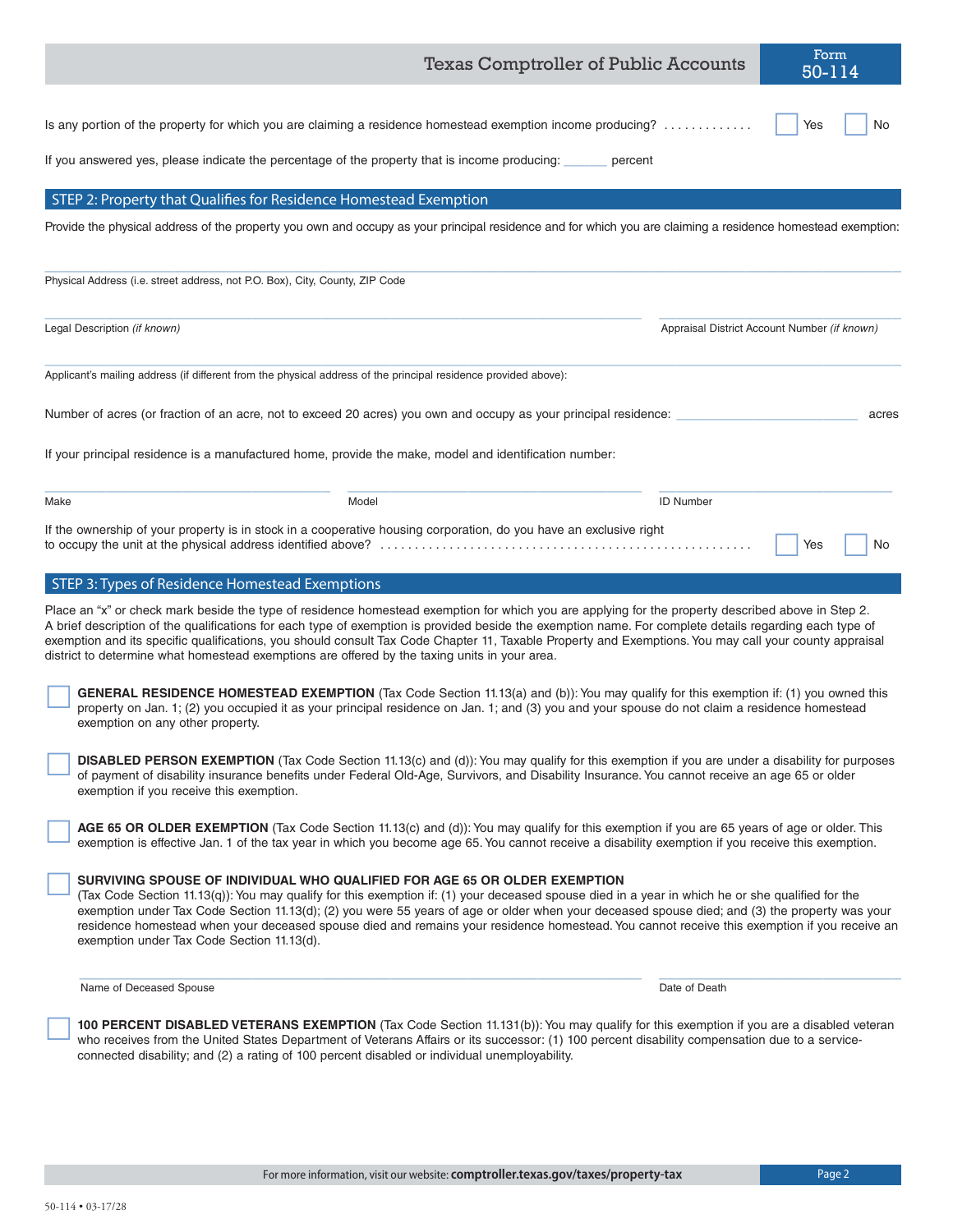

**SURVIVING SPOUSE OF DISABLED VETERAN WHO QUALIFIED FOR THE DONATED RESIDENCE HOMESTEAD EXEMPTION** (Tax Code Section 11.132(c) and (d)): You may qualify for this exemption if you were married to a disabled veteran who qualified for an exemption under Tax Code Section 11.132(b) at the time of his or her death and: (1) you have not remarried since the death of the disabled veteran and (2) the property was your residence homestead when the disabled veteran died and remains your residence homestead. Please attach all documents to support your request.  $\Box$ 

**SURVIVING SPOUSE OF DISABLED VETERAN WHO QUALIFIED OR WOULD HAVE QUALIFIED FOR THE 100 PERCENT DISABLED**<br>**VETERAN'S EXEMPTION** (Tax Code Section 11.131(c) and (d)): You may qualify for this exemption if you were married t

 $\_$  ,  $\_$  ,  $\_$  ,  $\_$  ,  $\_$  ,  $\_$  ,  $\_$  ,  $\_$  ,  $\_$  ,  $\_$  ,  $\_$  ,  $\_$  ,  $\_$  ,  $\_$  ,  $\_$  ,  $\_$  ,  $\_$  ,  $\_$  ,  $\_$  ,  $\_$  ,  $\_$  ,  $\_$  ,  $\_$  ,  $\_$  ,  $\_$  ,  $\_$  ,  $\_$  ,  $\_$  ,  $\_$  ,  $\_$  ,  $\_$  ,  $\_$  ,  $\_$  ,  $\_$  ,  $\_$  ,  $\_$  ,  $\_$  ,

qualified for an exemption under Tax Code Section 11.131(b) at the time of his or her death or would have qualified for the exemption if the exemption had been in effect on the date the disabled veteran died and: (1) you have not remarried since the death of the disabled veteran and (2) the property

**DONATED RESIDENCE HOMESTEAD OF PARTIALLY DISABLED VETERAN** (Tax Code Section 11.132(b)): You may qualify for this exemption if you are a disabled veteran with a disability rating of less than 100 percent and your residence homestead was donated to you by a charitable

Name of Deceased Spouse Date of Death Control of Death Control of Death Control of Death Date of Death Control of Death Control of Death Control of Death Control of Death Control of Death Control of Death Control of Death

Percent Disability Rating

 $\Box$ 

 $\Box$ 

**SURVIVING SPOUSE OF MEMBER OF ARMED FORCES KILLED IN ACTION** (Tax Code Section 11.133(b) and (c)): You may qualify for this exemption if you are the surviving spouse of a member of the United States armed services who is killed in action and you have not remarried since the death of the member of the armed services. Please attach all documents to support your request.

# **STEP 4: Tax Limitation or Exemption Transfer**

\_\_\_\_\_\_\_\_\_\_\_\_\_\_\_\_\_\_\_\_\_\_\_\_\_\_\_\_

Place an "x" or check mark beside the type of tax limitation or surviving spouse exemption transfer you seek from your previous residence homestead:

Tax limitation (Tax Code Section 11.26(h) or 11.261(h))

100 Percent Disabled Veteran's Exemption (Tax Code Section 11.131(d))

Donated Residence Homestead of Partially Disabled Veteran (Tax Code Section 11.132(d))

organization at no cost to you. Please attach all documents to support your request.

was your residence homestead when the disabled veteran died and remains your residence homestead.

Member of Armed Forces Killed in Action (Tax Code Section 11.133(c))

Address of last residence homestead:

Previous Residence Address, City, State, ZIP Code

# STEP 5: Application Documents

**Attach a copy of your driver's license or state-issued personal identification certificate. The address listed on your driver's license or stateissued personal identification certificate must correspond to the address of the property for which an exemption is claimed in this application. In certain cases, you are exempt from these requirements or the chief appraiser may waive the requirements.**

 $\_$  ,  $\_$  ,  $\_$  ,  $\_$  ,  $\_$  ,  $\_$  ,  $\_$  ,  $\_$  ,  $\_$  ,  $\_$  ,  $\_$  ,  $\_$  ,  $\_$  ,  $\_$  ,  $\_$  ,  $\_$  ,  $\_$  ,  $\_$  ,  $\_$  ,  $\_$  ,  $\_$  ,  $\_$  ,  $\_$  ,  $\_$  ,  $\_$  ,  $\_$  ,  $\_$  ,  $\_$  ,  $\_$  ,  $\_$  ,  $\_$  ,  $\_$  ,  $\_$  ,  $\_$  ,  $\_$  ,  $\_$  ,  $\_$  ,

Indicate if you are exempt from the requirement to provide a copy of your driver's license or state-issued personal identification certificate:

I am a resident of a facility that provides services related to health, infirmity or aging.

Name and Address of Facility

 I am certified for participation in the address confidentiality program administered by the Office of the Texas Attorney General under Code of Criminal Procedure Chapter 56, Subchapter C.

 $\_$  ,  $\_$  ,  $\_$  ,  $\_$  ,  $\_$  ,  $\_$  ,  $\_$  ,  $\_$  ,  $\_$  ,  $\_$  ,  $\_$  ,  $\_$  ,  $\_$  ,  $\_$  ,  $\_$  ,  $\_$  ,  $\_$  ,  $\_$  ,  $\_$  ,  $\_$  ,  $\_$  ,  $\_$  ,  $\_$  ,  $\_$  ,  $\_$  ,  $\_$  ,  $\_$  ,  $\_$  ,  $\_$  ,  $\_$  ,  $\_$  ,  $\_$  ,  $\_$  ,  $\_$  ,  $\_$  ,  $\_$  ,  $\_$  ,



Name of Deceased Spouse **Date of Death** Name of Death Date of Death Date of Death Date of Death Date of Death Date of Death Date of Death Date of Death Date of Death Date of Death Date of Death Date of Death Date of Death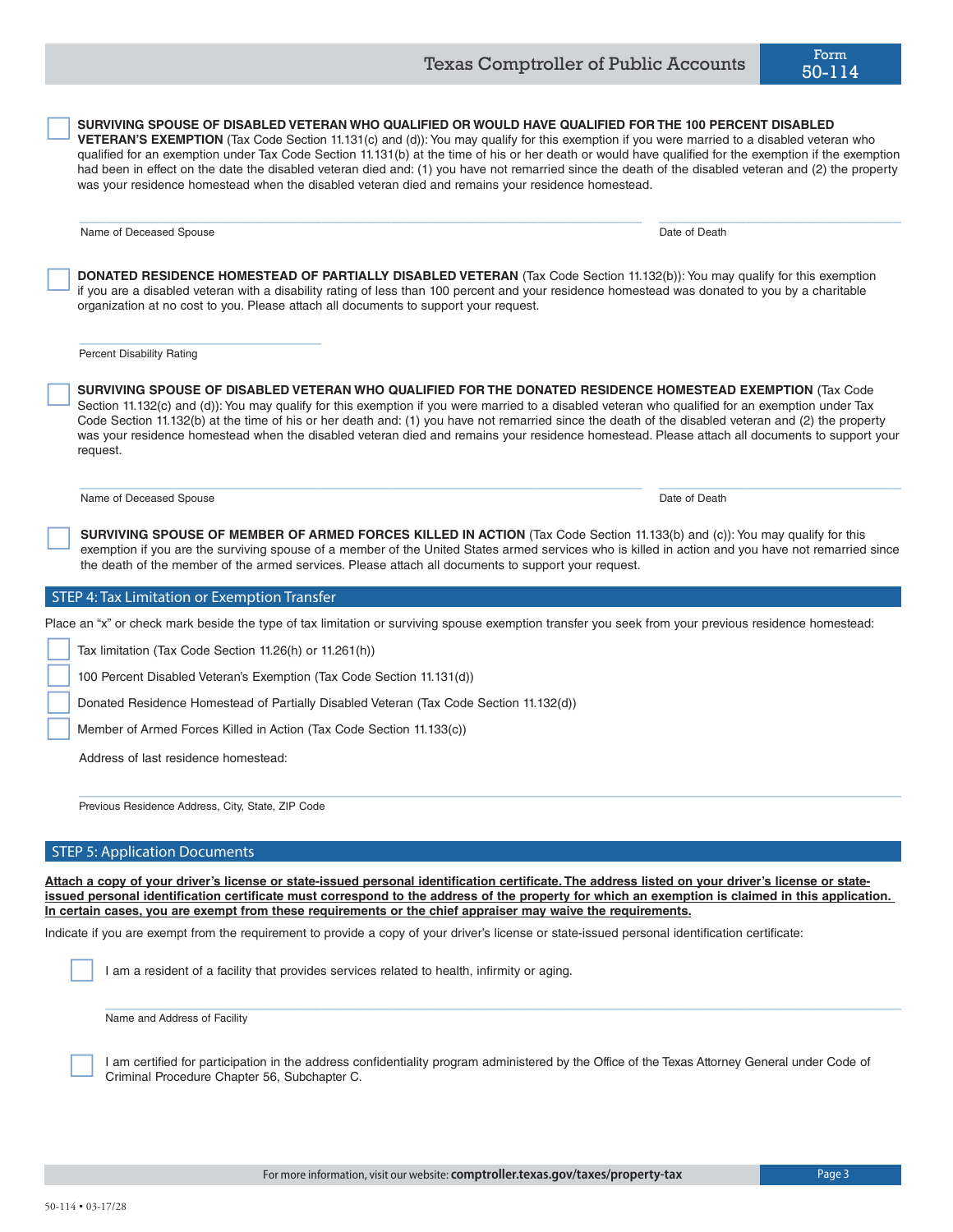Indicate if you request that the chief appraiser waive the requirement that the address of the property for which the exemption is claimed corresponds to the address listed on your driver's license or state-issued personal identification certificate:

 I am an active duty member of the armed services of the United States or the spouse of an active duty member. Attached are a copy of my military identification card or that of my spouse and a copy of a utility bill for the property subject to the claimed exemption in my name or my spouse's name.

 I hold a driver's license issued under Transportation Code Section 521.121(c) or 521.1211. Attached is a copy of the application for that license to the Texas Department of Transportation.

## **For an AGE 65 OR OLDER OR DISABLED PERSON exemption:**

In addition to the information identified above, an applicant for an age 65 or older or disabled exemption who is not specifically identified on a deed or other instrument recorded in the applicable real property records as an owner of the residence homestead must provide an affidavit (see last page) or other compelling evidence establishing the applicant's ownership of an interest in the homestead.

# **For a 100 PERCENT DISABLED VETERAN exemption:**

In addition to the information identified above, an applicant for a 100 percent disabled veteran's exemption or the surviving spouse of a disabled veteran who qualified for the 100 percent disabled veteran's exemption must provide documentation from the United States Department of Veterans Affairs indicating that the veteran received 100 percent disability compensation due to a service-connected disability and had a rating of 100 percent disabled or individual unemployability.

#### **For MANUFACTURED HOMES:**

For a **manufactured home** to qualify for a residence homestead, applicant must provide:

- 1) a copy of the statement of ownership and location for the manufactured home issued by the Texas Department of Housing and Community Affairs showing that the applicant is the owner of the manufactured home;
- 2) a copy of the purchase contract or payment receipt showing that the applicant is the purchaser of the manufactured home; **or**
- 3) a sworn affidavit (see last page) by the applicant indicating that:
	- a) the applicant is the owner of the manufactured home;
	- b) the seller of the manufactured home did not provide the applicant with a purchase contract; **and**
	- c) the applicant could not locate the seller after making a good faith effort.

# STEP 6: Affirmation and Signature

# **NOTICE REGARDING PENALTIES FOR MAKING OR FILING AN APPLICATION CONTAINING A FALSE STATEMENT: If you make a false statement on this form, you could be found guilty of a Class A misdemeanor or a state jail felony under Penal Code Section 37.10.**

\_\_\_\_\_\_\_\_\_\_\_\_\_\_\_\_\_\_\_\_\_\_\_\_\_\_\_\_\_\_\_\_\_\_\_\_\_\_\_\_\_\_\_\_\_\_\_\_\_\_\_\_\_\_\_\_\_\_\_\_\_\_\_\_\_\_\_ ,

|  |  |  | Printed Name of Property Owner |  |
|--|--|--|--------------------------------|--|
|--|--|--|--------------------------------|--|

"I, swear or affirm the following:

(1) that each fact contained in this application is true and correct; (2) that I meet the qualifications under Texas law for the residence homestead exemption for which I am applying; (3) that I do not claim an exemption on another residence homestead in Texas or claim a residence homestead exemption on a residence homestead outside Texas; and (4) that I have read and understand the *Notice Regarding Penalties for Making or Filing an Application Containing a False Statement*."

# sign<br>here

Signature of Property Owner/Applicant or Person Authorized to Sign the Application Date (Only a person with a valid power of attorney or court-ordered designation is authorized to sign the application on behalf of the property owner.)

Under Tax Code Section 11.43(m), a person who receives a general residence homestead exemption in a tax year is entitled to receive the age 65 or older exemption in the next tax year on the same property without applying for it, if the person becomes 65 years old in that next year as shown by certain information in the appraisal district records or information the Texas Department of Public Safety provided to the appraisal district under Transportation Code Section 521.049.

- \*\* Disclosure of your social security number (SSN) may be required and is authorized by law for the purpose of tax administration and identification of any individual affected by applicable law. Authority: 42 U.S.C. § 405(c)(2)(C)(i); Tax Code Section 11.43(f). Except as authorized by Tax Code Section 11.48(b), a driver's license number, personal identification certificate number or social security number provided in this application for an exemption filed with your county appraisal district is confidential and not open to public inspection under Tax Code Section 11.48(a).
- \*\*\* An email address of a member of the public could be confidential under Government Code Section 552.137; however, by including the email address on this form, you are affirmatively consenting to its release under the Public Information Act.